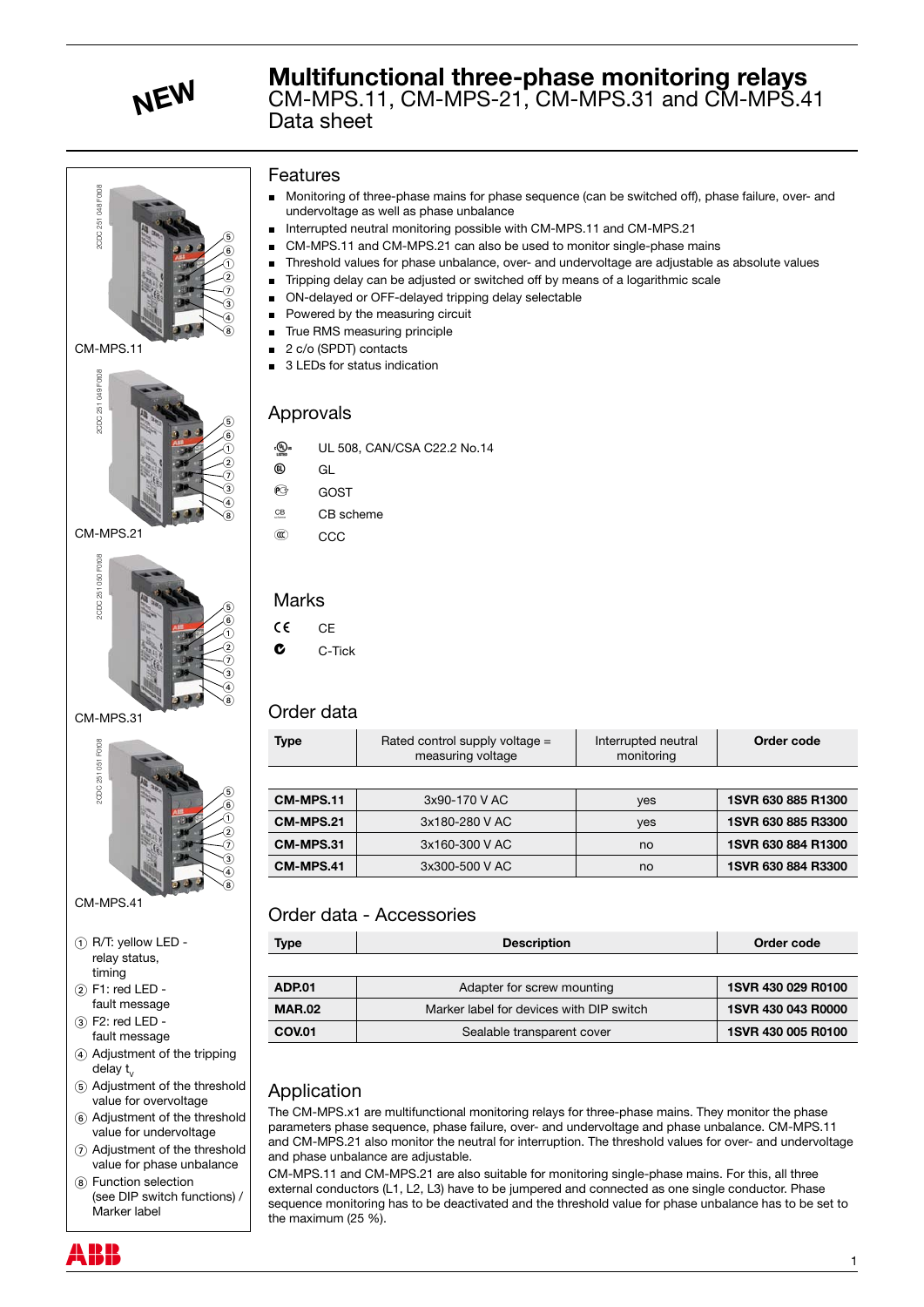# Operating mode

Configuration of the devices is made by means of setting elements accessible on the front of the unit and signalling is made by means of front-face LEDs.

#### Adjustment potentiometer  $\mathbb{C}$

#### **Threshold values**

By means of three separate potentiometers with direct reading scales, the threshold values for over- and undervoltage as well as for phase unbalance can be adjusted within the measuring range.

|                  | <b>Measuring range</b><br>for overvoltage | <b>Measuring range</b><br>for undervoltage | <b>Measuring range</b><br>for phase unbalance |
|------------------|-------------------------------------------|--------------------------------------------|-----------------------------------------------|
| CM-MPS.11        | 3x120-170 V AC                            | 3x90-130 V AC                              | 2-25 % of average                             |
| <b>CM-MPS.21</b> | 3x240-280 V AC                            | 3x180-220 V AC                             | of phase voltages                             |

#### **Tripping delay t<sub>v</sub>**

The tripping delay  $\mathfrak{t}_{\mathsf{v}}$  can be adjusted within a range of 0.1-30 s by means of a potentiometer with logaritmic scale. By turning to the left stop, the tripping delay can be switched off.

#### DIP switches

| Position | 2 |  |
|----------|---|--|
| ON t     |   |  |
| OFF      |   |  |

| DIP switch $1 =$ Timing function                                                                                                                               |                                                                                                                                                                                                                                                   |  |  |
|----------------------------------------------------------------------------------------------------------------------------------------------------------------|---------------------------------------------------------------------------------------------------------------------------------------------------------------------------------------------------------------------------------------------------|--|--|
| ON = ON-delayed $\boxtimes$                                                                                                                                    | $OFF = OFF$ -delayed                                                                                                                                                                                                                              |  |  |
| In case of a fault, the de-energizing of the out-<br>put relays and the respective fault message are<br>suppressed for the adjusted tripping delay $t_{\nu}$ . | In case of a fault, the output relays de-energize<br>instantaneously and a fault message is displayed<br>and stored for the length of the adjusted tripping<br>delay $t_{v}$ . Thereby, also momentary undervoltage<br>conditions are recognized. |  |  |

| DIP switch $2$ = Phase sequence monitoring                |                                                                                                                                                                              |  |  |
|-----------------------------------------------------------|------------------------------------------------------------------------------------------------------------------------------------------------------------------------------|--|--|
| $ON =$<br><b>Phase sequence monitoring deactivated MI</b> | $OFF =$<br>Phase sequence monitoring activated <b>D</b>                                                                                                                      |  |  |
| Phase sequence errors will not be recognized.             | The output relays de-energize as soon as a<br>phase sequence error occurs. The output relays<br>re-energize automatically as soon as the phase<br>sequence is correct again. |  |  |

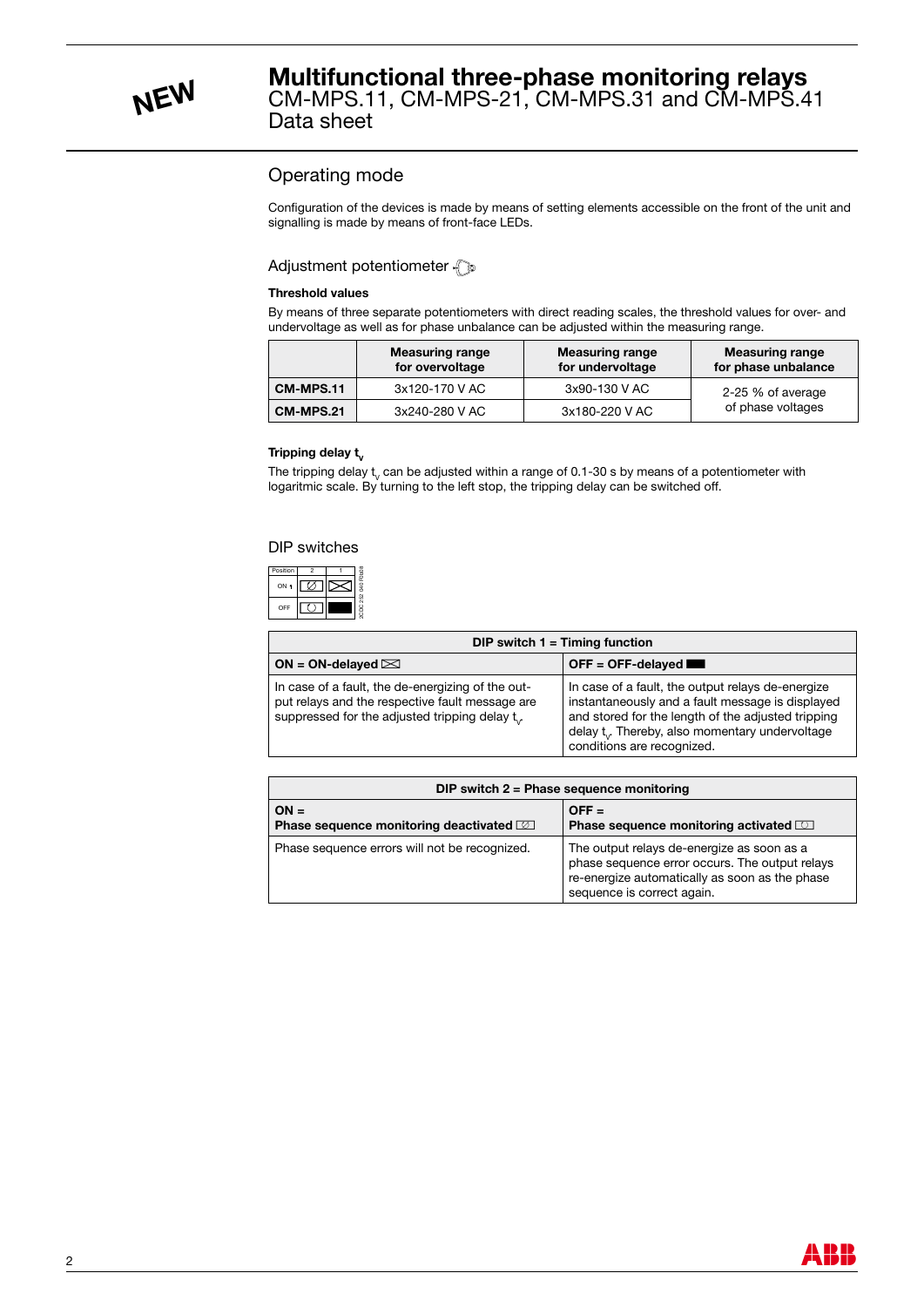

#### LEDs

| <b>Function</b>                                           | $R/T$ :<br>yellow LED | F1:<br>red LED     | F2:<br>red LED |
|-----------------------------------------------------------|-----------------------|--------------------|----------------|
| Control supply voltage applied, output relay<br>energized |                       |                    |                |
| Tripping delay $t_{v}$ active                             |                       |                    |                |
| Phase failure                                             |                       |                    |                |
| Phase sequence                                            |                       | $\Box$ alternating |                |
| Overvoltage                                               |                       |                    |                |
| Undervoltage                                              |                       |                    |                |
| Phase unbalance                                           |                       |                    |                |
| Interruption of the neutral                               |                       |                    |                |
| Adjustment error <sup>1)</sup>                            |                       |                    |                |

<sup>1)</sup> Overlapping of the threshold values: An overlapping of the threshold values is given, if the threshold value for overvoltage is set to a smaller value than the threshold value for undervoltage.

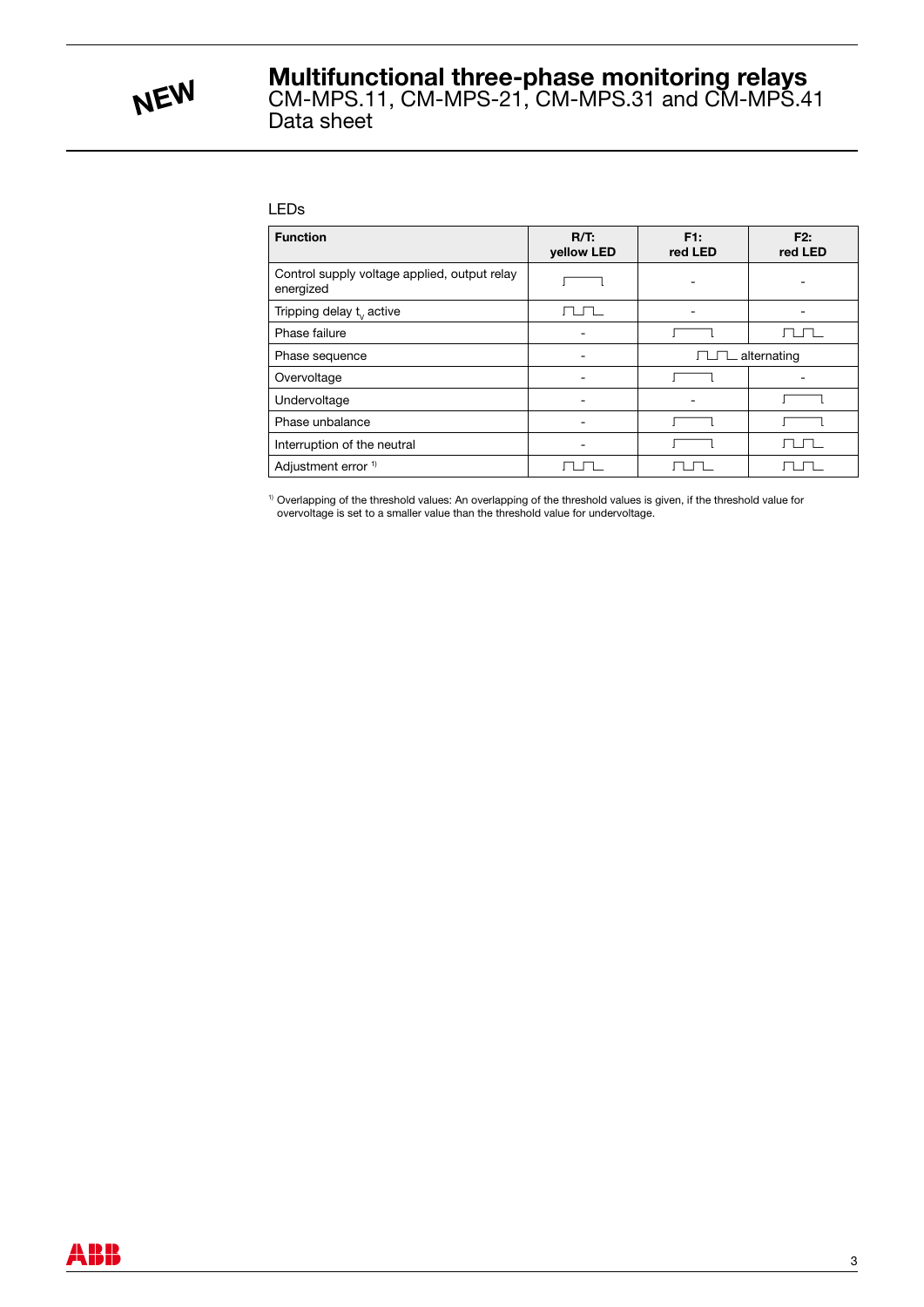**NEW** CM-MPS.11, CM-MPS-21, CM-MPS.31 and CM-MPS.41<br>Data sheet

## Function descriptions/diagrams

#### Function diagram legend

- Control supply voltage not applied / Output contact open / LED off
- **B** Control supply voltage applied / Output contact closed / LED glowing

#### Interrupted neutral monitoring

The interruption of the neutral in the main to be monitored is detected by means of phase unbalance evaluation.

If the star point is displaced by asymmetrical load in the three-phase main, an interrupted neutral will be detected.

Determined by the system, in case of unloaded neutral, i.e. symmetrical load between all three phases, it may happen that an interruption of the neutral will not be detected.



#### Phase sequence and phase failure monitoring

Applying control supply voltage begins the fixed start-up delay  ${\rm t}_{_{\rm S}}.$  When  ${\rm t}_{_{\rm S}}$  is complete and all phases are present with correct voltage, the output relays energize and the yellow LED R/T glows.

#### **Phase sequence monitoring**

If phase sequence monitoring is activated, the output relays de-energize as soon as a phase sequence error occurs. The fault is displayed by alternated flashing of the LEDs F1 and F2. The output relays reenergize automatically as soon as the phase sequence is correct again.

#### **Phase failure monitoring**

The output relays de-energize instantaneous if a phase failure occurs. The fault is indicated by lightning of LED F1 and flashing of LED F2. The output relays re-energize automatically as soon as the voltage returns to the tolerance range.

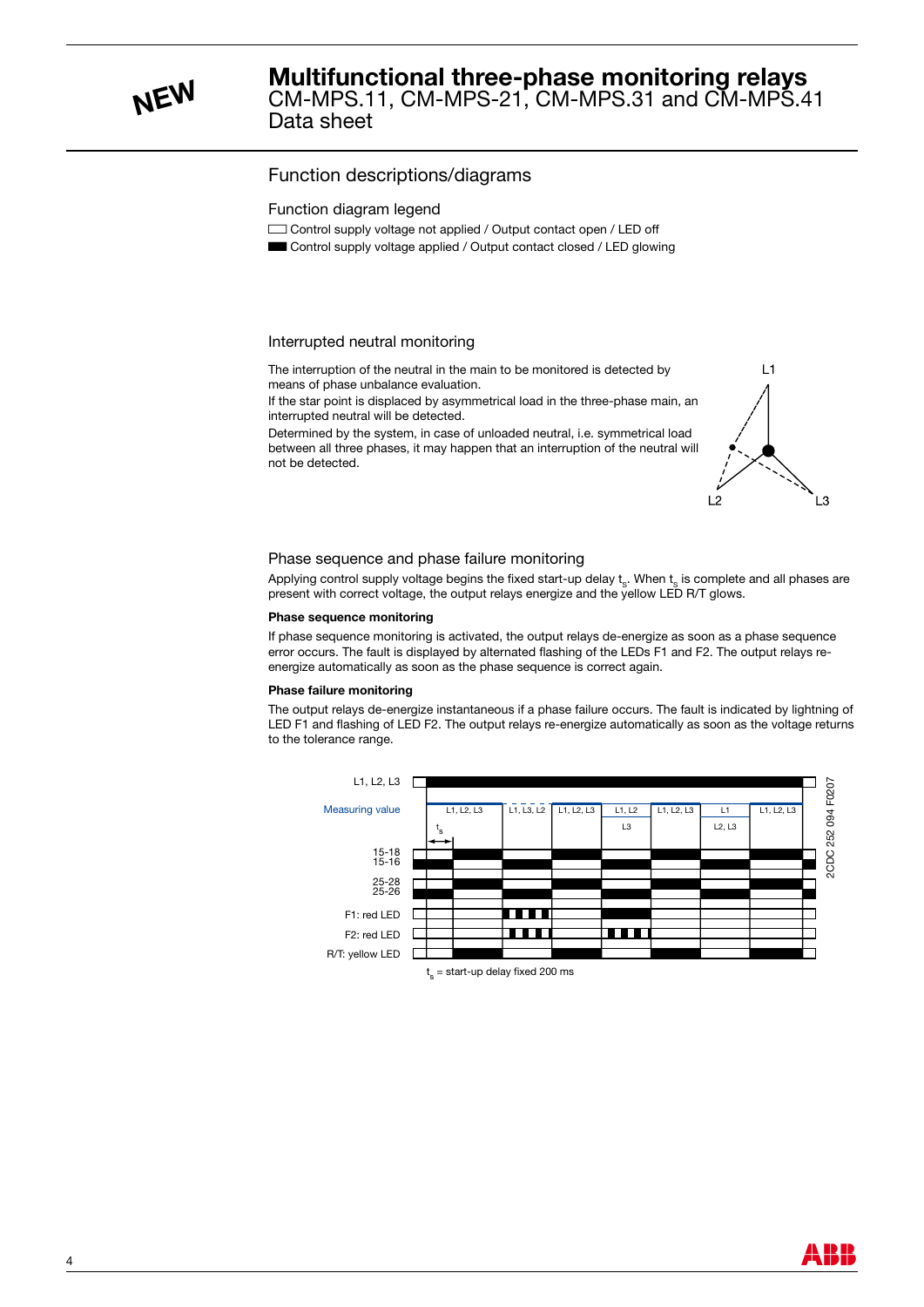#### Over- and undervoltage monitoring

Applying control supply voltage begins the fixed start-up delay  $\bm{{\mathsf{t}}}_{\rm s}$ . When  $\bm{{\mathsf{t}}}_{\rm s}$  is complete and all phases are present with correct voltage and with correct phase sequence, the output relays energize and the yellow LED R/T glows.

#### **Type of tripping delay = ON-delay**  $\boxtimes$

If the voltage to be monitored exceeds or falls below the set threshold value, the output relays de-energize after the set tripping delay  ${\sf t}_{\sf v}$  is complete. The LED R/T flashes during timing and turns off as soon as the output relays de-energize.

The output relays re-energize automatically as soon as the voltage returns to the tolerance range, taking into account a fixed hysteresis of 5 %. The LED R/T glows.



#### **Type of tripping delay = OFF-delay** B

If the voltage to be monitored exceeds or falls below the set threshold value, the output relays de-energize instantaneously and the LED R/T turns off.

As soon as the voltage returns to the tolerance range, taking into account a fixed hysteresis of 5 %, the output relays re-energize automatically after the set tripping delay  ${\sf t}_{\sf v}$  is complete. The LED R/T flashes during timing and turns steady when timing is complete.



**ABB**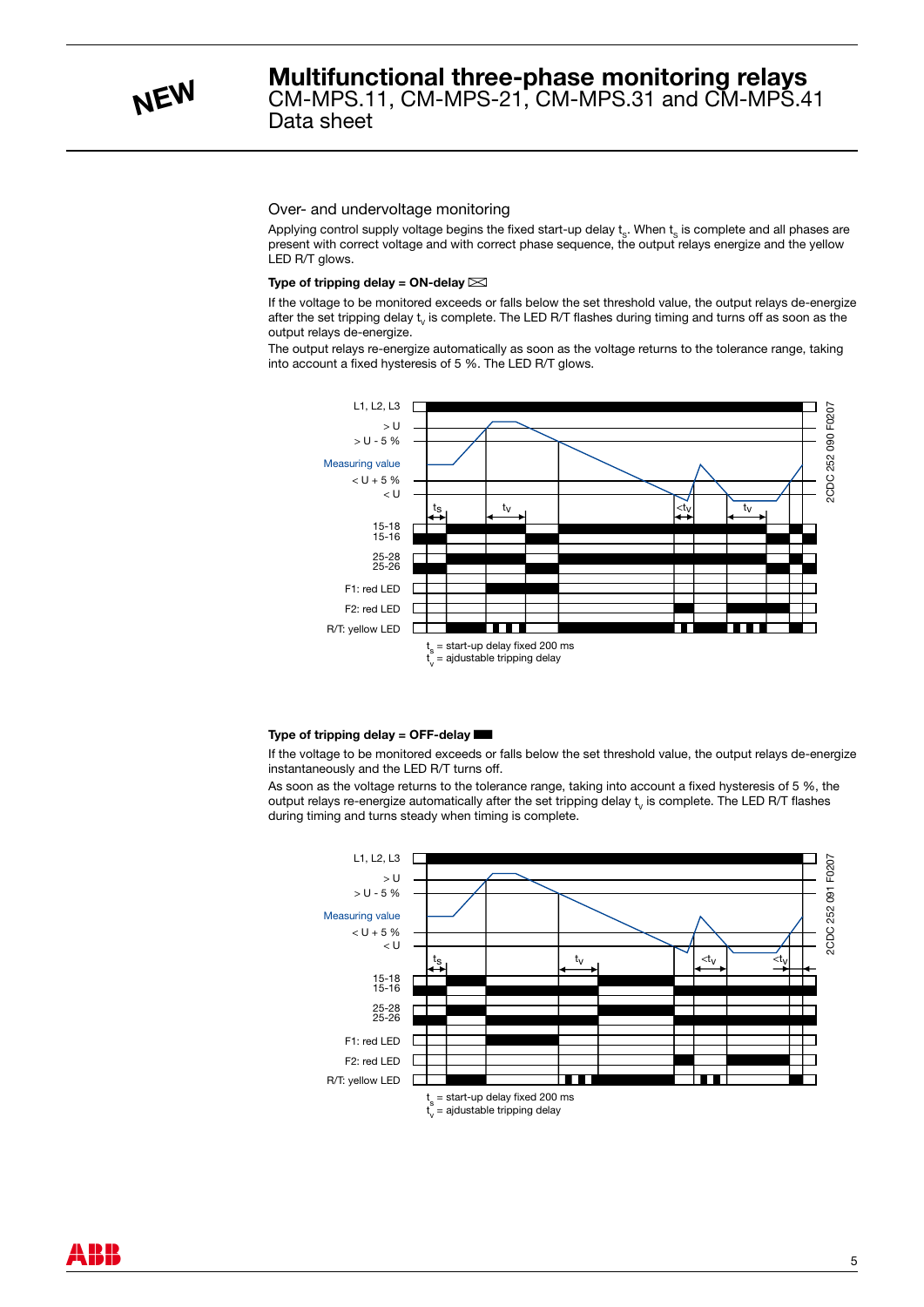

**NEW** CM-MPS.11, CM-MPS-21, CM-MPS.31 and CM-MPS.41<br>Data sheet

#### Phase unbalance monitoring

Applying control supply voltage begins the fixed start-up delay  $\bm{{\mathsf{t}}}_{\rm s}$ . When  $\bm{{\mathsf{t}}}_{\rm s}$  is complete and all phases are present with correct voltage and with correct phase sequence, the output relays energize and the yellow LED R/T glows.

#### **Type of tripping delay = ON-delay**  $\boxtimes$

If the voltage to be monitored exceeds or falls below the set phase unbalance threshold value, the output relays de-energize after the set tripping delay  $\mathsf{t}_\mathsf{v}$  is complete. The LED R/T flashes during timing and turns off as soon as the output relays de-energize.

The output relays re-energize automatically as soon as the voltage returns to the tolerance range, taking into account a fixed hysteresis of 20 %. The LED R/T glows.



#### **Type of tripping delay = OFF-delay** B

If the voltage to be monitored exceeds or falls below the set phase unbalance threshold value, the output relays de-energize instantaneously and the LED R/T turns off.

As soon as the voltage returns to the tolerance range, taking into account a fixed hysteresis of 20 %, the output relays re-energize automatically after the set tripping delay  ${\sf t}_{\sf v}$  is complete. The LED R/T flashes during timing and turns steady when timing is complete.



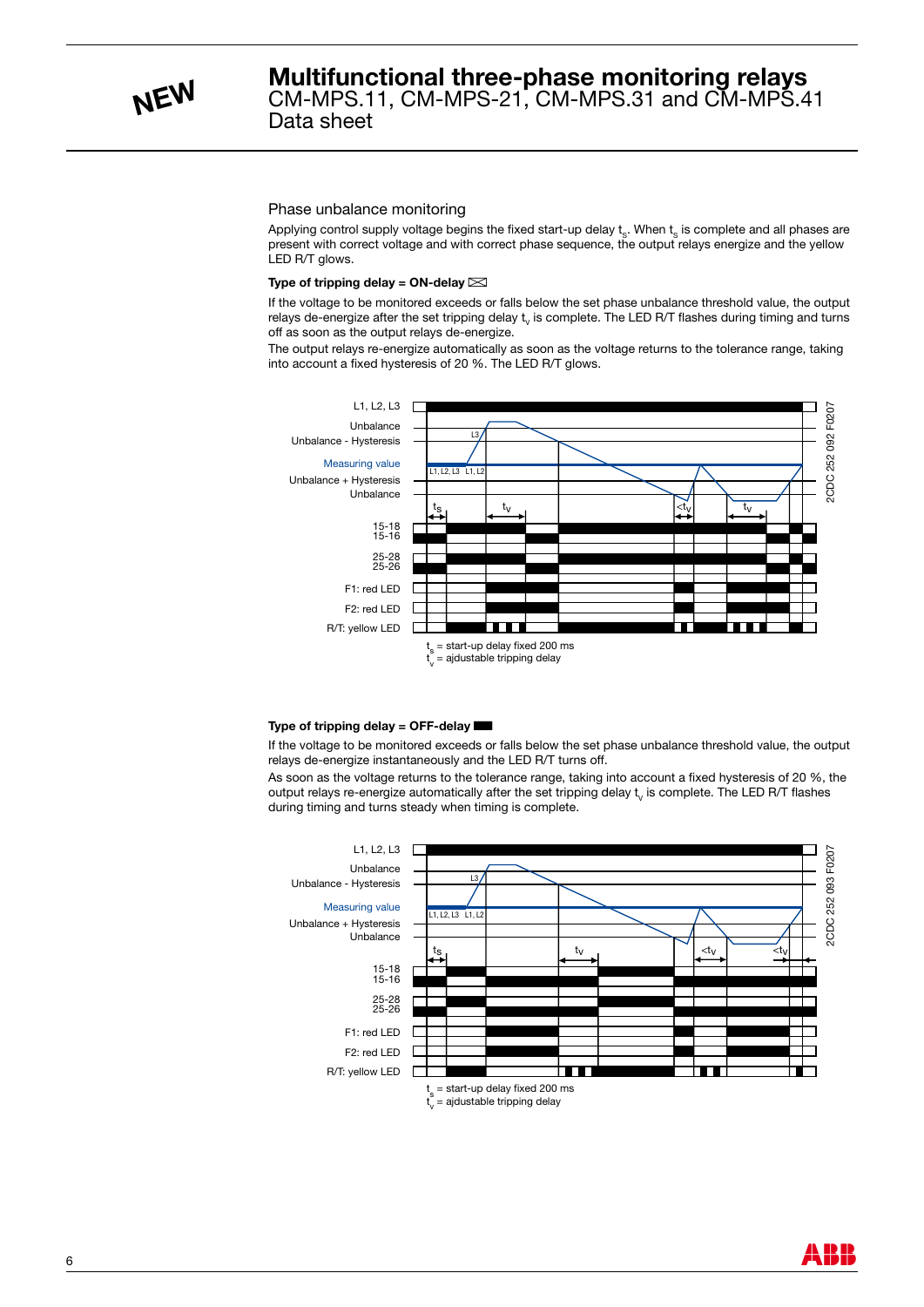**NEW** CM-MPS.11, CM-MPS-21, CM-MPS.31 and CM-MPS.41<br>Data sheet

### Connection diagrams



| L1. L2. L3. N | Control supply voltage = measuring voltage |
|---------------|--------------------------------------------|
| 15-16/18      | Output contacts -                          |
| 25-26/28      | closed-circuit principle                   |

**CM-MPS.11 and CM-MPS.21**



| L1. L2. L3. N | Control supply voltage = measuring voltage |
|---------------|--------------------------------------------|
| 15-16/18      | Output contacts -                          |
| 25-26/28      | closed-circuit principle                   |

**CM-MPS.31 and CM-MPS.41**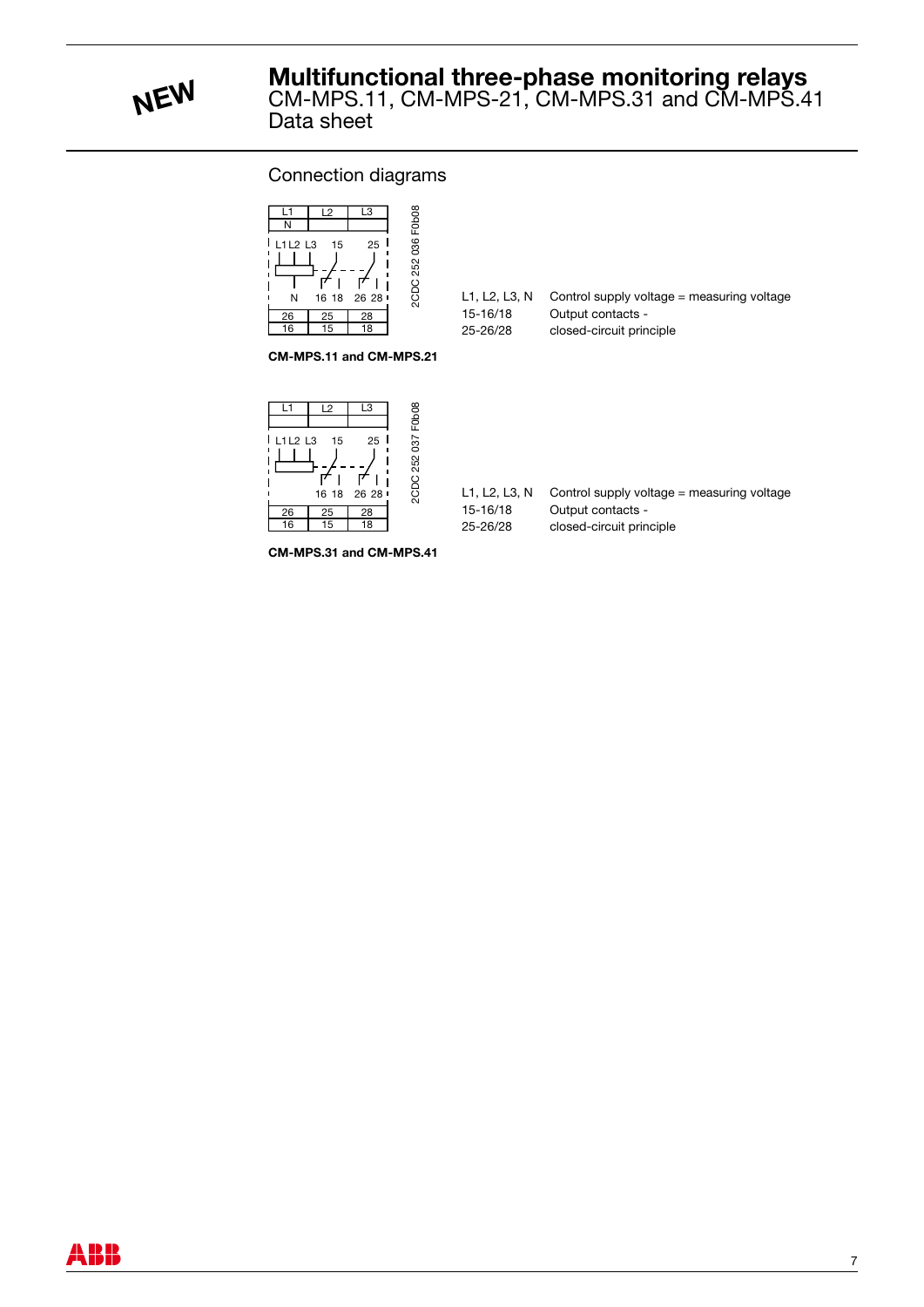

### Data at  $T_a = 25 \degree C$  and rated values, if nothing else indicated

| Type                                                   |                                                                   | CM-MPS.11                             | CM-MPS.21                                                    | CM-MPS.31                                    | CM-MPS.41                   |  |
|--------------------------------------------------------|-------------------------------------------------------------------|---------------------------------------|--------------------------------------------------------------|----------------------------------------------|-----------------------------|--|
| <b>Input circuit = Measuring circuit</b>               |                                                                   |                                       | L1, L2, L3, N                                                | L1, L2, L3                                   |                             |  |
| Rated control supply voltage $U_s$ = measuring voltage |                                                                   | 3x90-170 V AC                         | 3x180-280 V AC                                               | 3x160-300 V AC                               | 3x300-500 V AC              |  |
| Rated control supply voltage U <sub>s</sub> tolerance  |                                                                   |                                       | $-15+10$ %                                                   |                                              |                             |  |
| Rated frequency                                        |                                                                   |                                       | 50/60 Hz                                                     |                                              |                             |  |
| Frequency range                                        |                                                                   |                                       |                                                              | 45-65 Hz                                     |                             |  |
| Typical current / power consumption                    |                                                                   | 25 mA / 10 VA<br>(115 V AC)           | 25 mA / 18 VA<br>(230 V AC)                                  | 25 mA / 10 VA<br>(230 V AC)                  | 25 mA / 18 VA<br>(400 V AC) |  |
| <b>Measuring circuit</b>                               |                                                                   |                                       | L1, L2, L3, N<br>L1, L2, L3                                  |                                              |                             |  |
| Monitoring functions                                   | Phase failure                                                     | п                                     |                                                              |                                              | ■                           |  |
|                                                        | Phase sequence                                                    |                                       |                                                              | can be switched off                          |                             |  |
|                                                        | Automatic phase sequence correction                               |                                       |                                                              |                                              |                             |  |
|                                                        | Over-/undervoltage                                                | п                                     | ■                                                            | п                                            | п                           |  |
|                                                        | Phase unbalance                                                   | п                                     | ■                                                            | п                                            |                             |  |
|                                                        | Interrupted neutral                                               |                                       |                                                              |                                              |                             |  |
| Measuring range                                        | Overvoltage                                                       | 3x120-170 V AC                        | 3x240-280 V AC                                               | 3x220-300 V AC                               | 3x420-500 V AC              |  |
|                                                        | Undervoltage                                                      | 3x90-130 V AC                         | 3x180-220 V AC                                               | 3x160-230 V AC                               | 3x300-380 V AC              |  |
|                                                        | Phase unbalance                                                   |                                       |                                                              | 2-25 % of average of phase voltages          |                             |  |
| Thresholds                                             | Overvoltage                                                       |                                       |                                                              | adjustable within measuring range            |                             |  |
|                                                        | Undervoltage                                                      |                                       |                                                              | adjustable within measuring range            |                             |  |
|                                                        | Phase unbalance (switch-off value)                                |                                       |                                                              | adjustable within measuring range            |                             |  |
| Hysteresis related to                                  | Over-/undervoltage                                                |                                       | fixed 5 %                                                    |                                              |                             |  |
| the threshold value                                    | Phase unbalance                                                   |                                       | fixed 20 %                                                   |                                              |                             |  |
| Rated frequency of the measuring signal                |                                                                   |                                       |                                                              | 50/60 Hz                                     |                             |  |
| Frequency range of the measuring signal                |                                                                   |                                       |                                                              | 45-65 Hz                                     |                             |  |
| Maximum measuring cycle time                           |                                                                   |                                       |                                                              | 100 ms                                       |                             |  |
|                                                        | Measuring error within the rated control supply voltage tolerance |                                       |                                                              | $\leq$ 0.5 %                                 |                             |  |
| Measuring error within the temperature range           |                                                                   |                                       |                                                              | $\leq$ 0.06 % / °C                           |                             |  |
| Measuring method                                       |                                                                   |                                       |                                                              | <b>True RMS</b>                              |                             |  |
| <b>Timing circuit</b>                                  |                                                                   |                                       |                                                              |                                              |                             |  |
| Start-up delay t <sub>o</sub>                          |                                                                   |                                       |                                                              | fixed 200 ms                                 |                             |  |
| Tripping delay t <sub>v</sub>                          |                                                                   |                                       |                                                              | ON- or OFF-delay<br>$0; 0.1-30$ s adjustable |                             |  |
| Repeat accuracy (constant parameters)                  |                                                                   |                                       |                                                              | $< \pm 0.2$ %                                |                             |  |
|                                                        | Timing error within the rated control supply voltage tolerance    |                                       |                                                              | $\leq 0.5\%$                                 |                             |  |
| Timing error within the temperature range              |                                                                   |                                       | $≤$ 0.06 % / °C                                              |                                              |                             |  |
| Indication of operational states                       |                                                                   |                                       | Details see operating mode and function description/diagrams | 1 yellow LED, 2 red LEDs                     |                             |  |
| <b>Output circuits</b>                                 |                                                                   |                                       |                                                              | 15-16/18, 25-26/28                           |                             |  |
| Kind of output                                         |                                                                   | 1x2 c/o (SPDT) contacts (Relays)      |                                                              |                                              |                             |  |
| Operating principle <sup>1)</sup>                      |                                                                   | closed-circuit principle              |                                                              |                                              |                             |  |
| Contact material                                       |                                                                   | AgNi alloy, Cd free                   |                                                              |                                              |                             |  |
| Rated voltage (VDE 0110, IEC 60947-1)                  |                                                                   | 250 V                                 |                                                              |                                              |                             |  |
| Minimum switching power                                |                                                                   |                                       |                                                              | 24 V / 10 mA                                 |                             |  |
| Maximum switching voltage                              |                                                                   |                                       | see load limit curves                                        |                                              |                             |  |
| Rated operational current                              | AC12 (resistive) 230 V                                            |                                       |                                                              | 4 A                                          |                             |  |
| (IEC/EN 60947-5-1)                                     | AC15 (inductive) 230 V                                            |                                       |                                                              | 3A                                           |                             |  |
|                                                        | DC12 (resistive) 24 V                                             |                                       |                                                              | 4A                                           |                             |  |
|                                                        | DC13 (inductive) 24 V                                             |                                       |                                                              | 2A                                           |                             |  |
| AC rating<br>(UL 508)                                  | Utilization category<br>(Control Circuit Rating Code)             |                                       |                                                              | <b>B</b> 300                                 |                             |  |
|                                                        | max. rated operational voltage                                    |                                       |                                                              | 300 V AC                                     |                             |  |
|                                                        | max. continuous thermal current at B 300                          |                                       |                                                              | 5A                                           |                             |  |
|                                                        | max. making/breaking apparent power<br>at B 300                   |                                       |                                                              | 3600/360 VA                                  |                             |  |
| Mechanical lifetime                                    |                                                                   | 30 x 10 <sup>6</sup> switching cycles |                                                              |                                              |                             |  |
| Electrical lifetime (AC12, 230 V, 4 A)                 |                                                                   | $0.1 \times 10^6$ switching cycles    |                                                              |                                              |                             |  |

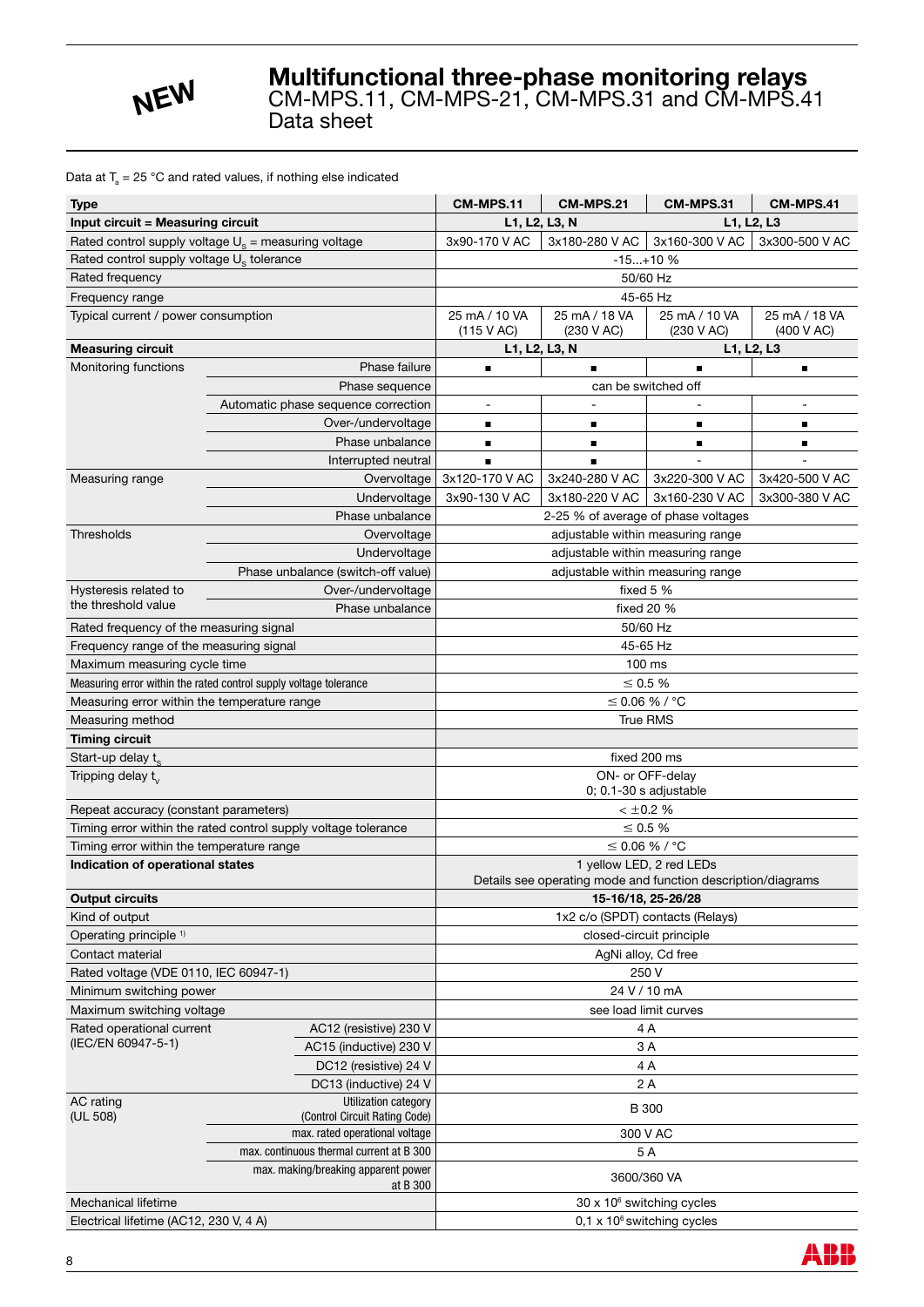

### Data at  $T_a = 25 \degree C$  and rated values, if nothing else indicated

| <b>Type</b>                                                                                                        |                                        | CM-MPS.11                                 | CM-MPS.21                                         | CM-MPS.31                                              | CM-MPS.41 |
|--------------------------------------------------------------------------------------------------------------------|----------------------------------------|-------------------------------------------|---------------------------------------------------|--------------------------------------------------------|-----------|
| Short-circuit proof,<br>n/c contact                                                                                |                                        | 6 A fast-acting                           |                                                   |                                                        |           |
| maximum fuse rating<br>n/o contact                                                                                 |                                        |                                           | 10 A fast-acting                                  |                                                        |           |
| General data                                                                                                       |                                        |                                           |                                                   |                                                        |           |
| Duty time                                                                                                          |                                        |                                           |                                                   | 100 %                                                  |           |
| Dimensions (W $\times$ H $\times$ D)                                                                               |                                        |                                           |                                                   | 22.5 x 78 x 100 mm (0.89 x 3.07 x 3.94 inch)           |           |
| Weight                                                                                                             |                                        | 0.14 kg (0.31 lb)                         |                                                   | 0.13 kg (0.29 lb)                                      |           |
| Mounting                                                                                                           |                                        |                                           |                                                   | DIN rail (EN 60715), snap-on mounting without any tool |           |
| Mounting position                                                                                                  |                                        |                                           |                                                   | any                                                    |           |
| Minimum distance to other units                                                                                    | lateral                                |                                           | 10 mm (0.4 inch) in case of continuous voltage of |                                                        |           |
|                                                                                                                    |                                        | $>120$ V                                  | $>240$ V                                          | $>220$ V                                               | >400V     |
| Degree of protection                                                                                               | enclosure / terminals                  |                                           |                                                   | IP50 / IP20                                            |           |
| <b>Electrical connection</b>                                                                                       |                                        |                                           |                                                   |                                                        |           |
| Wire size                                                                                                          | fine-strand with(out) wire end ferrule |                                           |                                                   | 2 x 0.75-2.5 mm <sup>2</sup> (2 x 18-14 AWG)           |           |
|                                                                                                                    | rigid                                  |                                           | 2 x 0.5-4 mm <sup>2</sup> (2 x 20-12 AWG)         |                                                        |           |
| Stripping length                                                                                                   |                                        |                                           | 7 mm (0.28 inch)                                  |                                                        |           |
| Tightening torque                                                                                                  |                                        |                                           |                                                   | $0.6 - 0.8$ Nm                                         |           |
| <b>Environmental data</b>                                                                                          |                                        |                                           |                                                   |                                                        |           |
| Ambient temperature ranges                                                                                         | operation / storage                    |                                           |                                                   | $-25+60$ °C / $-40+85$ °C                              |           |
| Damp heat (IEC 60068-2-30)                                                                                         |                                        |                                           |                                                   | 55 °C, 6 cycles                                        |           |
| Climatic category                                                                                                  |                                        |                                           |                                                   | 3K <sub>3</sub>                                        |           |
| Vibration (sinusoidal) (IEC/EN 60255-21-1)                                                                         |                                        |                                           |                                                   | Class 2                                                |           |
| Shock (IEC/EN 60255-21-2)                                                                                          |                                        | Class 2                                   |                                                   |                                                        |           |
| <b>Isolation data</b>                                                                                              |                                        |                                           |                                                   |                                                        |           |
| Rated insulation                                                                                                   | input circuit / output circuit         |                                           |                                                   | 600 V                                                  |           |
| voltage U                                                                                                          | output circuit 1 / output circuit 2    |                                           |                                                   | 300 V                                                  |           |
| Rated impulse withstand voltage U <sub>imp</sub><br>input circuit                                                  |                                        |                                           | 6 kV; 1.2/50 µs                                   |                                                        |           |
| (VDE 0110, IEC/EN 60664)<br>output circuit                                                                         |                                        |                                           |                                                   | 4 kV; 1.2/50 µs                                        |           |
| Test voltage between all isolated circuits (type test)                                                             |                                        |                                           |                                                   | 2.5 kV, 50 Hz, 1 s                                     |           |
| <b>Basis isolation</b>                                                                                             | input circuit / output circuit         |                                           |                                                   | 600 V                                                  |           |
| Protective separation (VDE 0160 part                                                                               | input circuit /                        | yes                                       |                                                   |                                                        |           |
| 101 and 101/A, IEC/EN 61140)                                                                                       | output circuit                         | 3                                         |                                                   |                                                        |           |
| Pollution degree (VDE 0110, IEC/EN 60664, UL 508)                                                                  |                                        | III                                       |                                                   |                                                        |           |
| Overvoltage category (VDE 0110, IEC 60664, UL 508)<br><b>Standards</b>                                             |                                        |                                           |                                                   |                                                        |           |
| Product standard                                                                                                   |                                        |                                           |                                                   |                                                        |           |
| Low Voltage Directive                                                                                              |                                        |                                           |                                                   | IEC/EN 60255-6, EN 50178                               |           |
| <b>EMC</b> directive                                                                                               |                                        | 2006/95/EC<br>2004/108/EC                 |                                                   |                                                        |           |
| RoHS directive                                                                                                     |                                        |                                           |                                                   | 2002/95/EC                                             |           |
| <b>Electromagnetic compatibility</b>                                                                               |                                        |                                           |                                                   |                                                        |           |
|                                                                                                                    |                                        |                                           |                                                   |                                                        |           |
| Interference immunity                                                                                              |                                        | EN 61000-6-1, EN 61000-6-2                |                                                   |                                                        |           |
| electrostatic discharge (ESD)<br>IEC/EN 61000-4-2                                                                  |                                        | Level 3 (6 kV / 8 kV)<br>Level 3 (10 V/m) |                                                   |                                                        |           |
| electromagnetic field (HF radiation resistance)<br>IEC/EN 61000-4-3<br>fast transients (Burst)<br>IEC/EN 61000-4-4 |                                        |                                           |                                                   | Level 3 (2 kV / 2 kHz)                                 |           |
| powerful impulses (Surge)                                                                                          | IEC/EN 61000-4-5                       | Level 4 (2 kV L-N)                        |                                                   |                                                        |           |
| HF line emission                                                                                                   | IEC/EN 61000-4-6                       |                                           |                                                   | Level 4 (2 kV L-L)<br>Level 3 (10 V)                   |           |
| Resistance to harmonics                                                                                            | EN 61000-4-13                          |                                           |                                                   | Class 3                                                |           |
|                                                                                                                    |                                        |                                           |                                                   |                                                        |           |
| Interference emission<br>electromagn. field (HF radiation resistance) IEC/CISPR 22, EN 50022                       |                                        | EN 61000-6-3, EN 61000-6-4<br>Class B     |                                                   |                                                        |           |
|                                                                                                                    |                                        |                                           |                                                   |                                                        |           |
| HF line emission                                                                                                   | IEC/CISPR 22, EN 50022                 |                                           |                                                   | Class B                                                |           |

<sup>1)</sup> Closed-circuit principle: Output relay(s) de-energize(s) if measured value exceeds or falls below the adjusted threshold value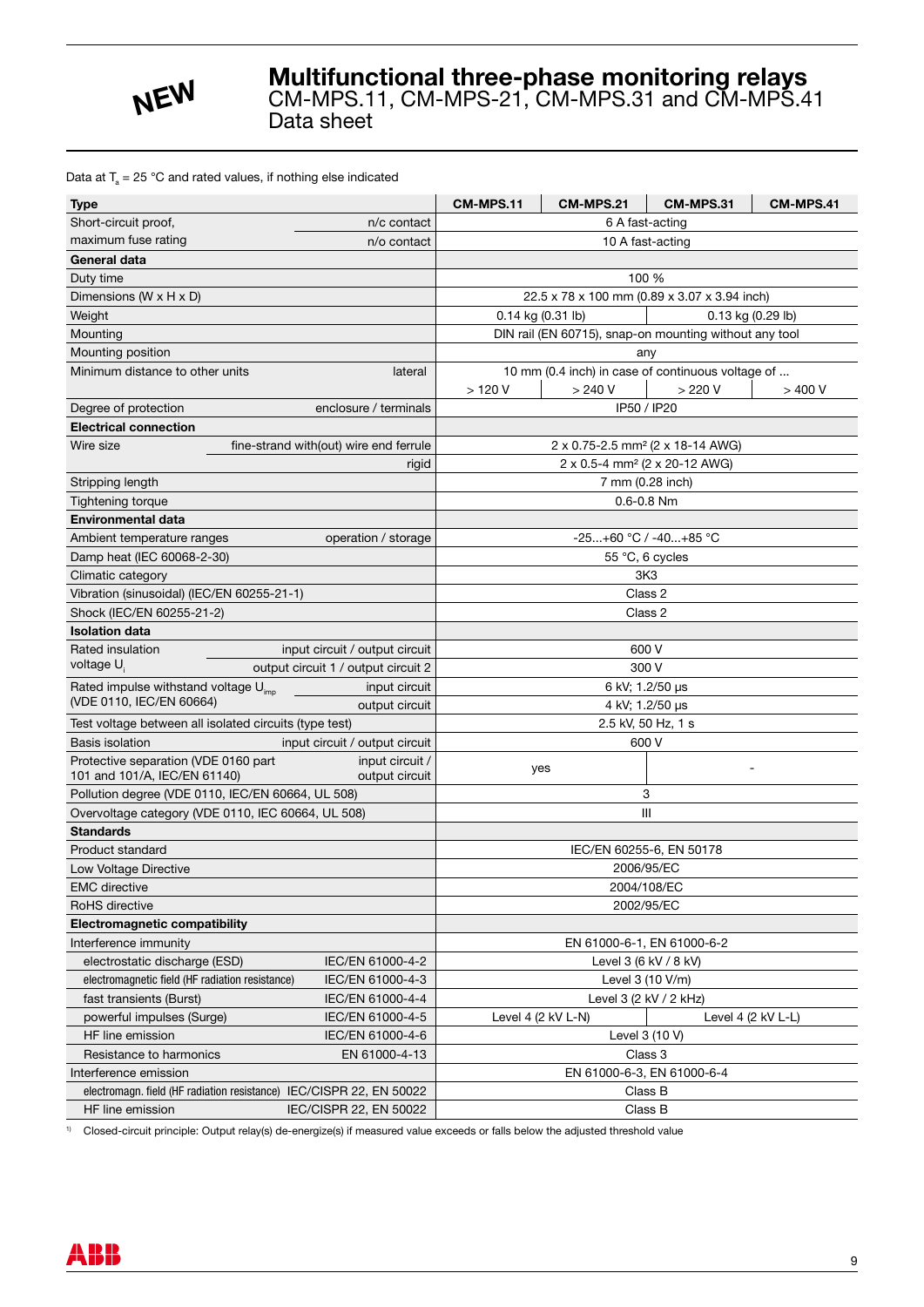**NEW** CM-MPS.11, CM-MPS-21, CM-MPS.31 and CM-MPS.41<br>Data sheet

### Technical diagrams

Load limit curves

**AC load (resistive)**



#### **DC load (resistive)**



Derating factor F

**at inductive AC load**



#### Contact lifetime



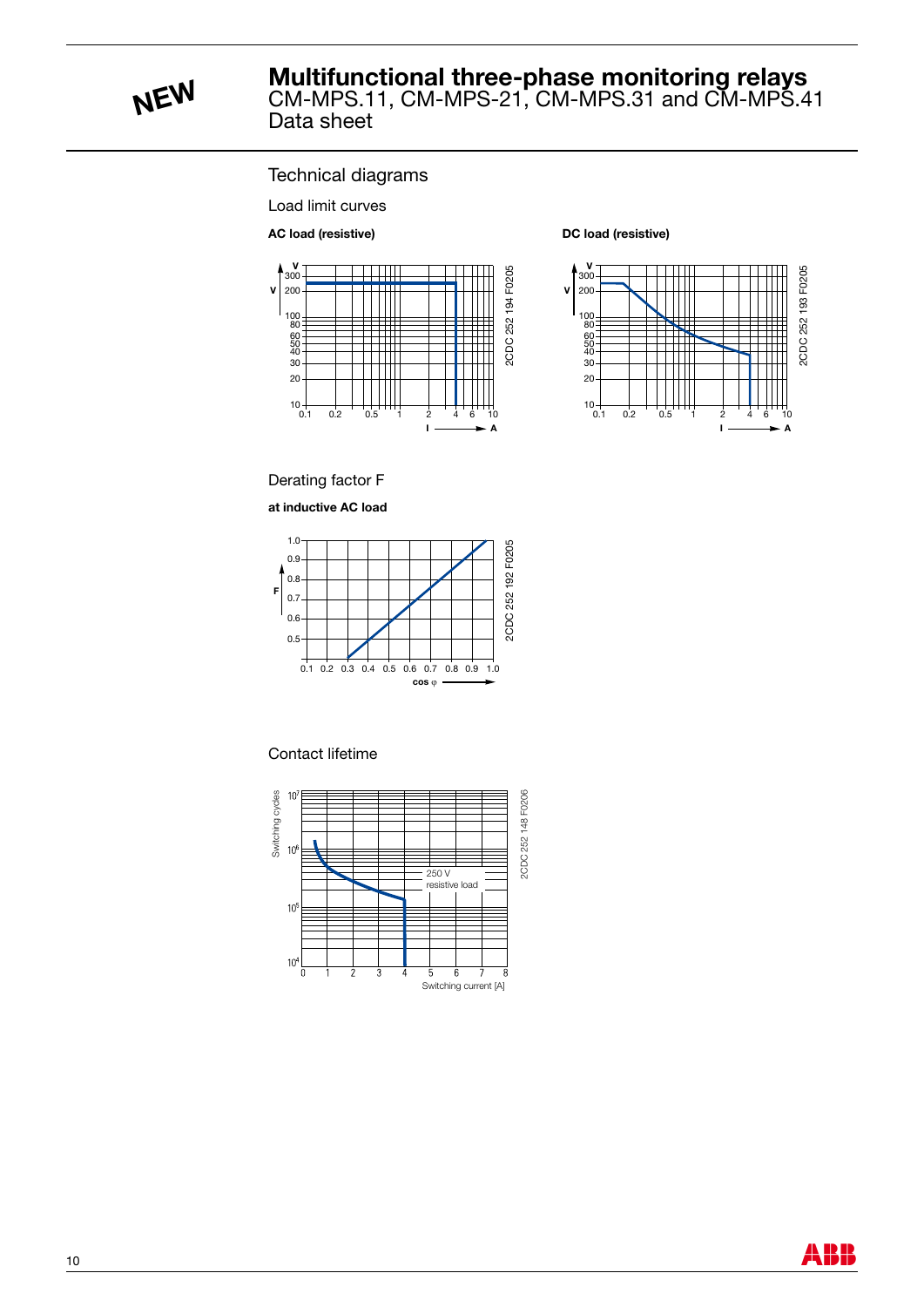**NEW** CM-MPS.11, CM-MPS-21, CM-MPS.31 and CM-MPS.41<br>Data sheet

#### **Dimensions**

in mm







**ADP.01 - Adapter for screw mounting MAR.02 - Marker label**



**COV.01 - Sealable transparent cover**

### Further documentation

| Document title                                | Document type       | Document number    |  |
|-----------------------------------------------|---------------------|--------------------|--|
|                                               |                     |                    |  |
| <b>Electronic Products and Relays</b>         | Technical catalogue | 2CDC 110 004 C020x |  |
| CM-MPS.11, CM-MPS.21,<br>CM-MPS.31, CM-MPS.41 | Instruction manual  | 1SVC 630 520 M0000 |  |

You can find the documentation online at www.abb.com/lowvoltage  $\rightarrow$  Control Products  $\rightarrow$  ...